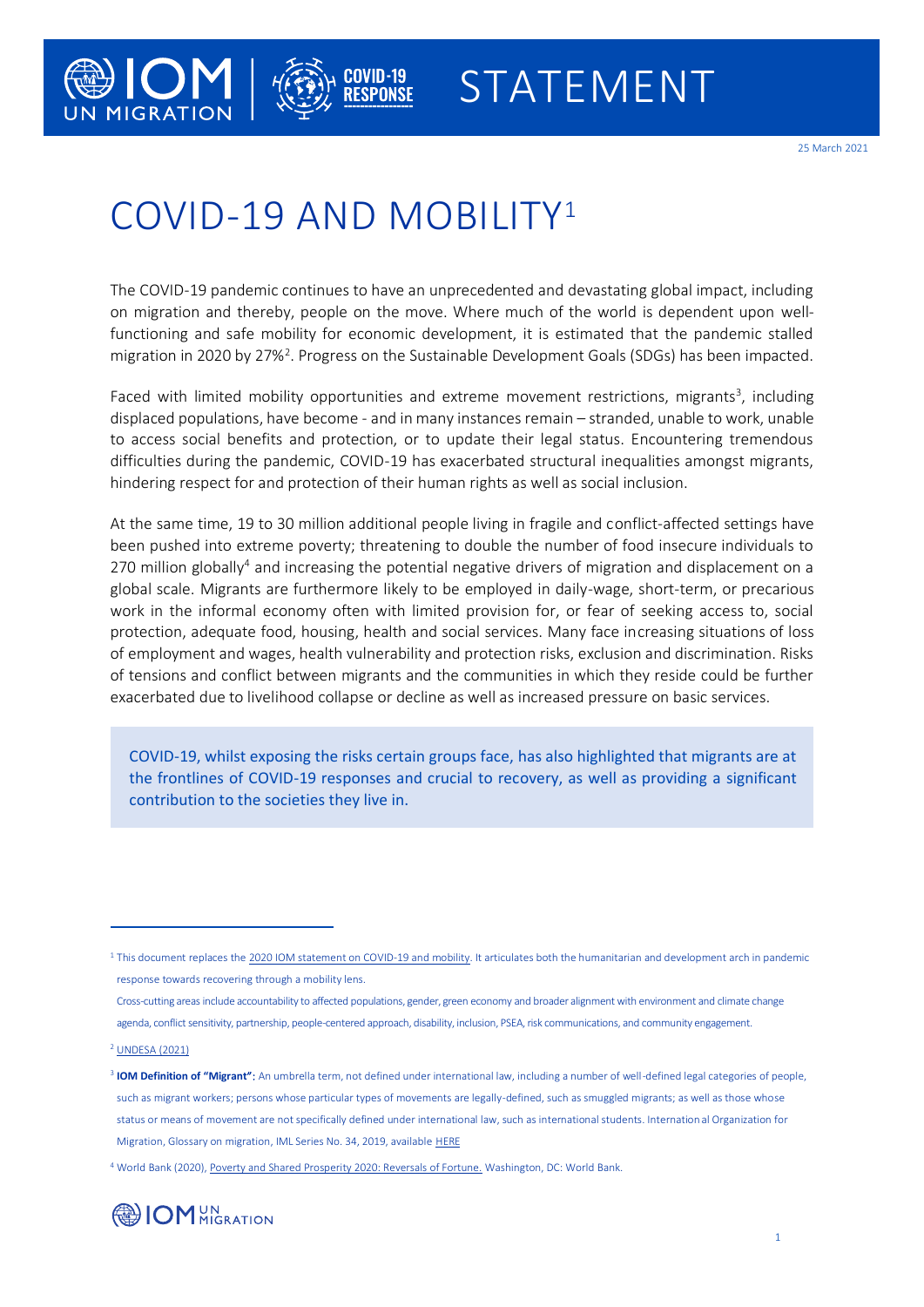Migrants, often at the forefront of the vaccine development and volunteerism to support local populations, undertake jobs critical to the good functioning of essential services, such as healthcare roles. Yet despite being fundamental to the pandemic response as essential workers, people on the move have been targeted and stigmatized. They have fallen victim to racist, xenophobic acts and hate crimes. Undertake low-paid, risky jobs, often without social benefits and protection. In other cases, they are excluded from national vaccination schemes. In other cases still, social and public health measures have not been inclusive in their design or implementation, leaving migrants behind.

COVID-19 is having very different impacts around the world but is a pertinent reminder as to how interconnected our lives today are. Migration and mobility must be recognized as indispensable to the pandemic response to ensure the well-being and public health of all, as well as setting out the course for recovery to build back better. No one is safe until all are safe.

This document outlines priorities for joint action by States and the international community at large to continue addressing the impacts of COVID-19, focusing on response and recovery from a mobility perspective. Through inclusive approaches to mitigate the impact of the pandemic, our global society will be able to recover faster, better, and in a more sustainable manner.

# This document can be read alongside IOM's Global Strategic Response and Recovery Plan (SRRP), which outlines four strategic areas of response:

- 1. Ensure continuation of essential services, mitigate risks and protect displaced persons, mobile populations and host communities.
- 2. Scale-up essential public health measures and promote mobility sensitive health systems.
- 3. Mitigate the longer-term socio-economic impacts of COVID 19, contribute to restarting human mobility and empower societies for self-reliance.
- 4. Inform response and recovery efforts by tracking the impact of COVID-19 on human mobility and strengthen evidence-based decision-making through data.

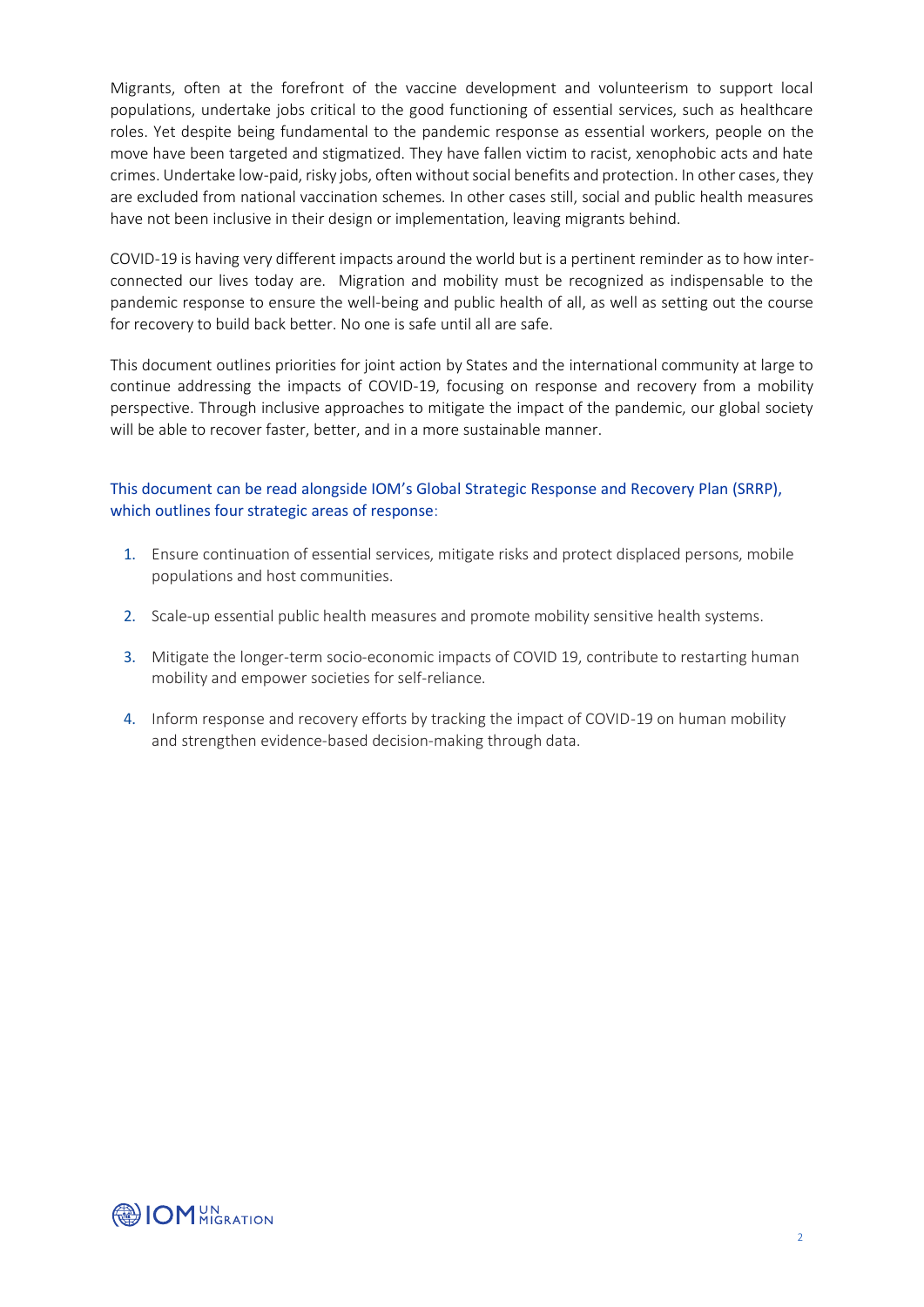#### IOM'S CALLS TO ACTION ON COVID-19 AND MOBILITY

#### • Leave no one behind by including migrants in response and recovery plans.

The pandemic has exposed and exacerbated acute inequalities in access to health, social protection, and economic development. As many countries move into a deeper phase of the pandemic response and recovery, persons in vulnerable situations will be further impacted, particularly those in countries in crisis and transition. Mobile populations, including some host communities, are at risk of being left behind, affected specifically by the deepening economic instability.

# *Ensure continuation of access to essential services and life-saving services, mitigate risks and protect displaced persons, mobile populations and host communities.*

Assistance provided should include, but not be limited to, shelter and improved living conditions (also reducing the risk of COVID-19 transmission), non-food items, multipurpose cash assistance, food security, housing, land and property, livelihoods, protection and other essential services. Assistance should remain accessible, needs-based and targeted, with specific attention to the gendered nature of needs as well as those of children, the elderly, and people with disabilities.

Humanitarian assistance should further be supported by a clear approach to mitigate the longer-term socio-economic impacts of COVID-19, with a specific focus on stabilization and resilience building.

#### • Protect and facilitate the health of mobile populations without discrimination.

Every individual has the right to health, irrespective of migration status. COVID-19 has exposed, in stark reality, that universal health coverage and access to essential health services are needed without discrimination to ensure that the right to health is accessible to all.

## *Scale-up Essential Public Health Measures and Promote Mobility Sensitive Health Systems to promote access and inclusion.*

Moving forward, it is essential that health is an integral part of mobility management. Migration systems need to better integrate health considerations, including for example, health-capacitated border management systems and procedures, improved health and sanitary conditions, and access to critical health services in an equitable manner. This will support the prevention, detection, and response to COVID 19 and other public health threats in communities and at borders. Mental health and psychosocial support should also be provided in addition to infection prevention and control.

#### • Guarantee full inclusion of migrants in national vaccination programmes.

Mobile populations are usually among those who are either excluded from or face multiple barriers in accessing basic health services. While millions of migrants, including displaced persons, are currently included in immunization campaigns led by national health authorities, the UN and other aid organizations, far too many are not. It is often the poorest, those who find themselves in irregular situations, people displaced by natural disaster or conflict, and other vulnerable groups, who do not have equitable access to immunization services.

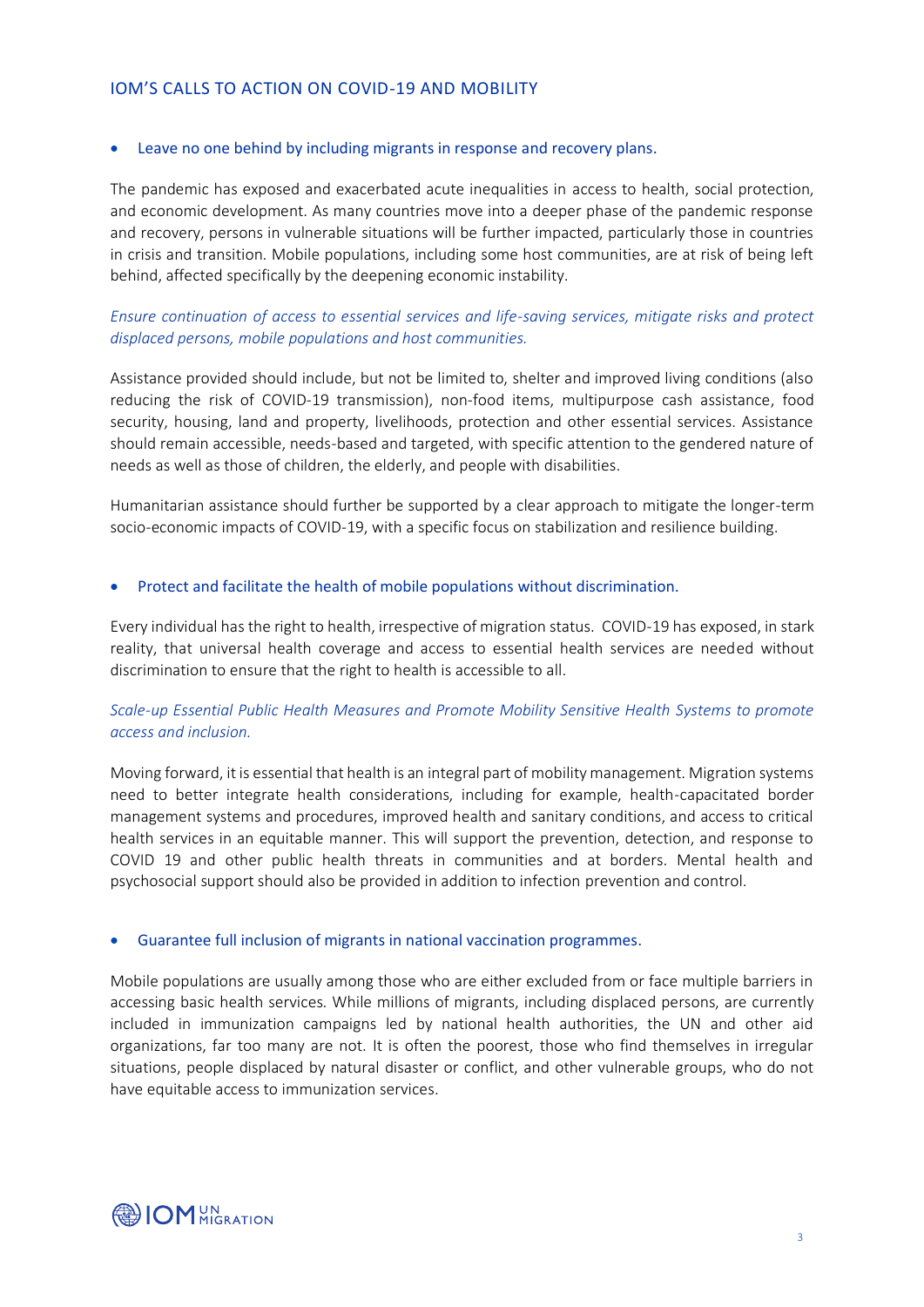# *National COVID-19 vaccination plans should be developed and implemented in line with international recommendations and public health evidence, with priority given to those most at risk, regardless of legal immigration status.*

National governments are responsible and accountable for the health – and vaccination – of all people living within their borders regardless of their residence and legal status. Including migrants in national COVID-19 vaccination plans is not only the right thing to do, it is also the effective thing to do. This pandemic has shown that when it comes to public health, no one is protected unless everyone is protected. Countries need to implement measures to ensure that access to the COVID-19 vaccines exist in practice as well as in principle- fairly and equitably distributed across countries as much as within countries. Similarly, the proposed COVAX Humanitarian Buffer is only a measure of last resort and should not stand to replace a well-managed vaccine roll-out plan, inclusive of all migrants irrespective of their legal status; nor should it be provided unless in situations of critical, humanitarian need, in the absence of other options.

Support should further be provided to risk communication and community engagement (RCCE) activities (including community dialogues, feedback mechanisms, production of IEC materials, campaigns) to ensure that all are informed and able to avail of their rights. See, for example, the UN campaign [Only Together](https://eur02.safelinks.protection.outlook.com/?url=https%3A%2F%2Fshareverified.com%2Fen%2Fonlytogether%2F&data=04%7C01%7Cscraggs%40iom.int%7C31ec2c4d2ec14528a27408d8e54575db%7C1588262d23fb43b4bd6ebce49c8e6186%7C1%7C0%7C637511433793263342%7CUnknown%7CTWFpbGZsb3d8eyJWIjoiMC4wLjAwMDAiLCJQIjoiV2luMzIiLCJBTiI6Ik1haWwiLCJXVCI6Mn0%3D%7C1000&sdata=V%2BX4YGnoL9qIa87LvurdTAGSAsfpg6G5fvDePUvcsoI%3D&reserved=0) for support to the fair and equitable global access to vaccines.

## • Reduce protection-related risks and vulnerabilities, and combat racism, xenophobia and exploitative practices.

COVID-19 response and recovery plans should be rights-based, people-centered and inclusive in order to guarantee the protection of human rights of all migrants. Despite their critical role as essential workers, migrants have time and again faced instances of discrimination, stigma, social exclusion and even hate speech or crime, as a direct consequence of the COVID-19 pandemic and disinformation around it. To mitigate the likelihood of emergent social tensions or localized conflict related to COVID-19, civic dialogue should be promoted to support social inclusion and acknowledge the contribution of migrants. Approaches should be sensitive to digital inequality, and specific measures taken to ensure that virtual spaces are inclusive as well as gender, age, and disability-appropriate.

#### *Mitigate new or exacerbated community tension and conflict related to COVID-19.*

In other instances, the pandemic, as in other times of crisis, has increased vulnerabilities and created new opportunities for the exploitation of migrants and gender-based violence, including trafficking in persons. The pandemic has not only brought a spotlight to the precarious situation of many migrants; but has aggravated these violations and structural vulnerabilities too often faced before, destabilizing to societies as a whole. Policies and measures should provide migrants with access to reliable and upto-date information as well as direct assistance and protection.

## *Ensure that the pandemic does not create new or enhanced conditions for the exploitation and abuse of migrants.*

Migrants are also facing rights violations due to increasingly strict border closures and the erosion of rights at borders. Some are left stranded, or arbitrarily detained under the pretext of quarantine. Many are unable to seek asylum, or to return to their countries of origin.

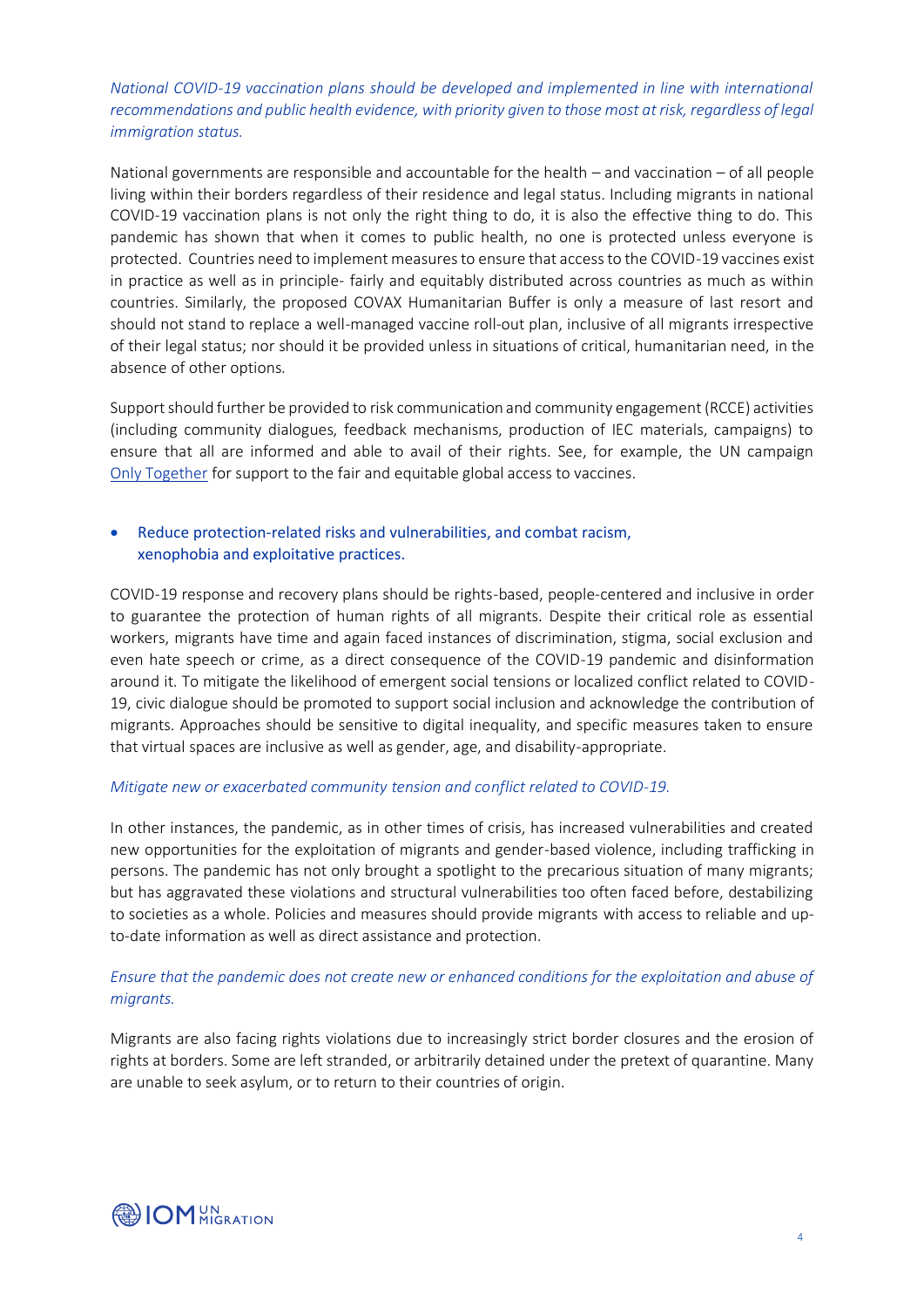## *Stranded migrants should be supported to return voluntarily to their countries of origin, have their situation regularized, and/or benefit from future safe migration opportunities when the situation allows.*

Those migrants who return to their country of origin should be provided with reintegration assistance, to support the sustainability of their return. Efforts will need to be doubled to ensure ethical recruitment and standards in the labour market, while maintaining key channels of entry to decent work for migrants.

## • Leverage mobility as a means to achieve effective COVID-19 socio-economic recovery and build back better.

The crisis has highlighted our dependence on internal and international mobility, as well as the importance of migrant workers as an essential part of the work force and contributors to economic development. Governments and societies can mitigate the socio-economic impact and recover better by strengthening international mobility systems that foster inclusive socio-economic recovery and sustainable development to empower societies.

#### *Include and empower people on the move to support socio economic recovery*

Efforts are needed to support the secure and humane restarting of mobility, including the reopening of borders and scaling up essential public health measures to allow for and facilitate safe, orderly and regular mobility. While some sectors reliant upon migrant workers have been heavily impacted by the pandemic, others, such as seasonal agricultural work critical for food supplies, continue to experience demand. Fluctuations should be well managed not only to meet supply and demand needs but equally, ensuring that those who migrate are not left in precarious situations, vulnerable to exploitation and violence, including against women and children. Similarly, sensitive to climate change, socio-economic recovery efforts need to support the shift to a green economy and promote the creation of green jobs, environmentally sustainable growth and cross-sectoral opportunities, notably for youth.

Recovery investments should be risk-informed and include migrants in preparedness and disaster risk reduction planning, including against any future pandemics. For those in displacement contexts, durable solutions to socioeconomic recovery, resilience and community stabilization are key to also mitigate the likelihood of emergent conflict related to COVID-19.

#### • Promote safe, orderly and regular migration through innovation.

COVID-19 has challenged many well-established migration governance practices, but it has also spurred the adoption of some migrant-friendly policies and innovative practices, which should be reviewed and formally adopted beyond the emergency measures. COVID-19 should not be used as an excuse to implement restrictive migration policies, tighten admission and stay requirements or deliberately worsen conditions faced by migrants during immigration and consular procedures. Similarly, the pandemic should not be an excuse to increase detention of migrants under the pretext of quarantines, nor the detention of minors or separation of families. Instead, there is an opportunity to strengthen international cooperation, immigration systems and border crossing mechanisms to mitigate the impact of the pandemic on human mobility and shape advancements forward.

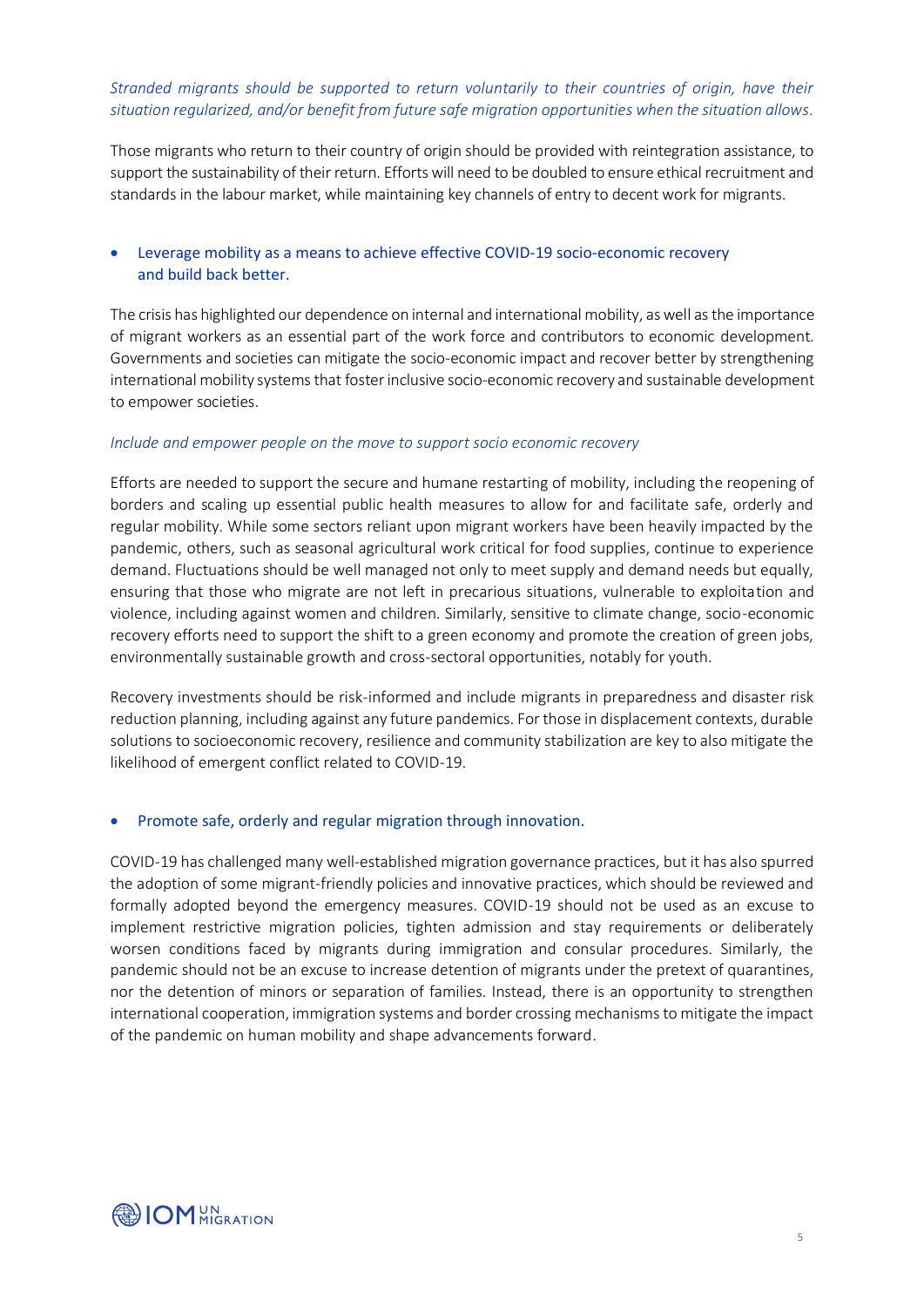# *Seize the opportunity to rethink migration policies and processes and approaches to more fully integrate migration governance imperatives and to ensure better – and safer – managed migration going forward, in compliance with international law.*

Safe and accountable technological innovations and digitalization have been key to delivering essential information, including access to education, and support to migrants and communities in times of the pandemic. Structurally, technology has further supported the adaptation of border management practices and visa, work and residency permit processing to the pandemic context and realities.

# *Utilise technology and innovation to manage migration in a way that integrates global health security and protection considerations with human security with safeguarding against digital inequalities.*

Policies and practices which support safe and inclusive internal and international mobility should be showcased, upheld, and reinforced, including possible integration into relevant international, regional, and national frameworks. Processes surrounding access to regular pathways need to be adapted to migrants' needs, taking into account accessibility and avoiding a growing digital divide that risks heightening existing vulnerabilities. Digitalization at borders must not be used to discriminate or in a manner not guaranteeing human rights, such as the right to privacy. Similarly, technology and digital innovation should be examined for how it could be used to support migration in the post-COVID-19 period. The digital gap needs to be closed to ensure equitable and inclusive access to information and services.

# • Inform response and recovery efforts by tracking the impact of COVID-19 on human mobility and strengthen evidence-based decision-making through data.

Collecting timely information from mobile and displaced populations is a challenge that has become even more pronounced during COVID-19. Face-to-face data collection such as needs assessments, household, censuses and other types of surveys have been disrupted in many places. Recognising that migrants are being both disproportionately affected by the pandemic and at the same time undertaking an essential role in response, it is crucial that improved data and analysis on migrants be collected and shared for a more targeted and evidence-based response, including data on migrants in situations of vulnerability.

## *Improve data and analysis efforts to better understand the impacts of COVID-19 on mobility and counter misinformation.*

There is a need for varied, adapted and flexible data collection/acquisition methods. Investing in innovative remote monitoring and assessment tools is critical, as is the support of capacities of national statistical offices. With the widespread association of misinformation related to COVID-19, the need for robust data, collected in a clear and transparent manner, is imperative.

## • Work together and recommit to mobility through solidarity and effective implementation of the GCM.

For a better, inclusive, and rights-based post-pandemic future, migrants will be - and must be- an integral part in collective, global efforts of governments and other actors to return to normal life. We have been reminded during the COVID-19 pandemic of something that we have always known; transboundary challenges can be met only through multilateral efforts. It is crucial that the challenges and opportunities of international migration unite, rather than divide us. In face of serious challenges, many of the positive innovations and policy changes to respond to COVID-19 find their place in the Global Compact for Safe, Orderly and Regular Migration (GCM).